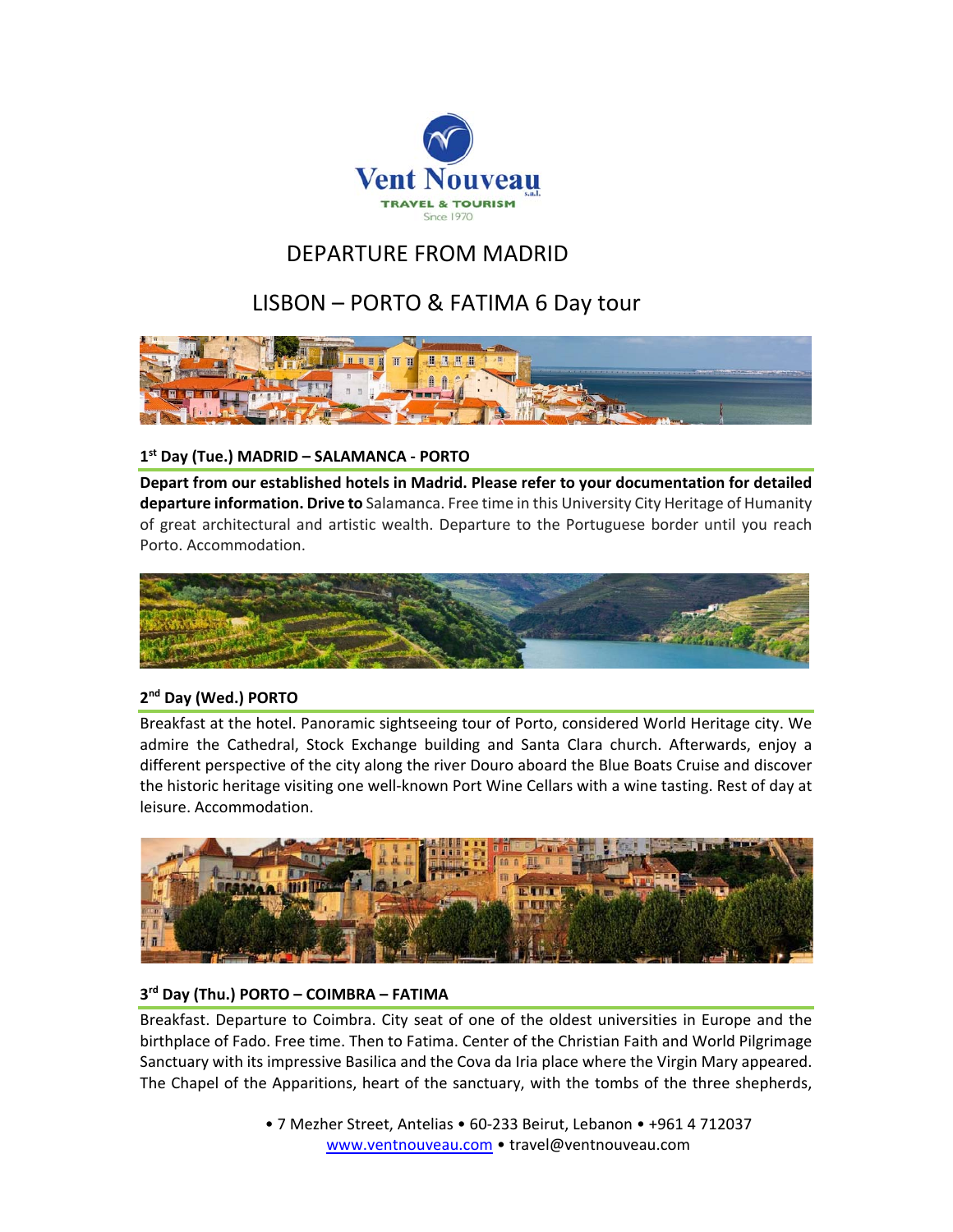Lucia, Francisco and Jacinta. At night possibility to attend the procession of the candles. Accommodation.



#### **4th Day (Fri.) FATIMA – BATALHA ‐ NAZARE – ALCOBAÇA ‐ LISBON**

Breakfast at the hotel. Departure to the Batalha Monastery, a masterpiece of Gothic and Manueline style considered a World Heritage place by UNESCO. Continue to the picturesque fishing town of Nazaré. Free time and continue to Alcobaça (World Heritage) with its Gothic church and Cistercian monastery, whose origins date back to the XII C. Then to Lisbon. Accommodation. Optional traditional and typical dinner including a show of Fado, typical Portuguese song and music.



#### **5th Day (Sat.) LISBON**

Breakfast at the hotel. Morning sightseeing tour of the ancient Olissipo, drive through its main squares and avenues, Belem Tower, Jeronimos Monastery, Coach Museum, Monument to the Discoverers, Marquis of Pombal Square, Liberty Avenue. Afternoon at leisure for you to catch the nostalgic corners of Alfama Quarter, the old city gathered next to its Castle, with old buildings nested in narrow twisting "Ruas" full of color housing the genuine "tabernas" where Fado sounds as a missing past. Accommodation at the hotel.



#### **6th Day (Sun.) LISBON – CACERES – MADRID**

Departure to Caceres, declared UNDESCO World Heritage site because of the city's blend of Roman, Islamic, Northern Gothic and Italian. Walk through its Plaza Mayor and the Old Town with its famous Medieval Quarter. Continue to Madrid.

#### **END OF OUR SERVICE.**

• 7 Mezher Street, Antelias • 60‐233 Beirut, Lebanon • +961 4 712037 www.ventnouveau.com • travel@ventnouveau.com